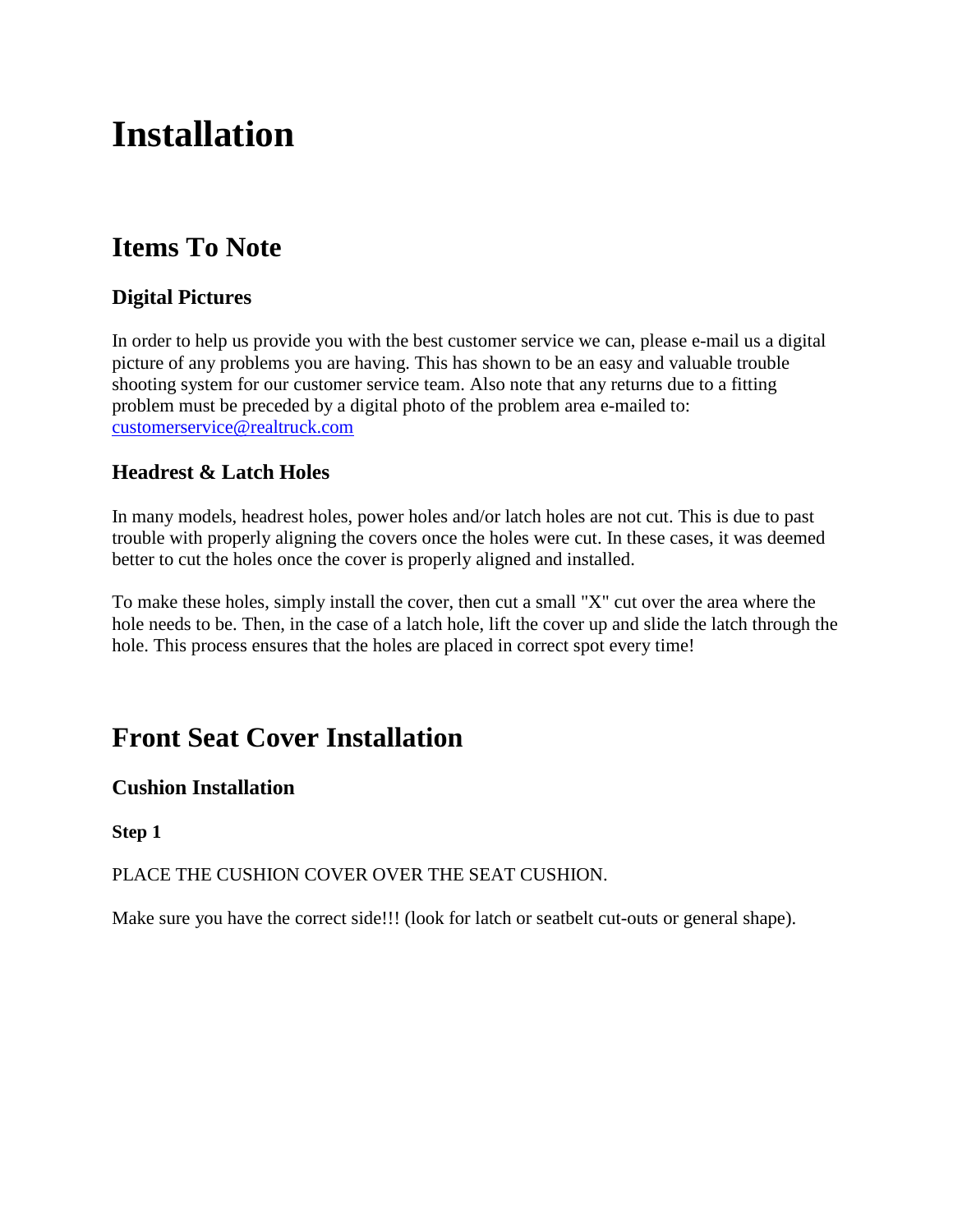

(SLIDE LATCHES ETC. ON THE CUSHION THROUGH ALLOTMENTS)

## **Step 2**

STUFF THE REAR VELCRO TAB THROUGH THE SPACE BETWEEN THE BACKREST & CUSHION.



(PUSH REAR TAB OF CUSHION BETWEEN BACKREST & CUSHION)

### **Step 3**

ATTACH THE FRONT ELASTIC TO THE BOTTOM OF THE CUSHION.

Use an "s" hook (usually there are metal bars etc to attach the hook to).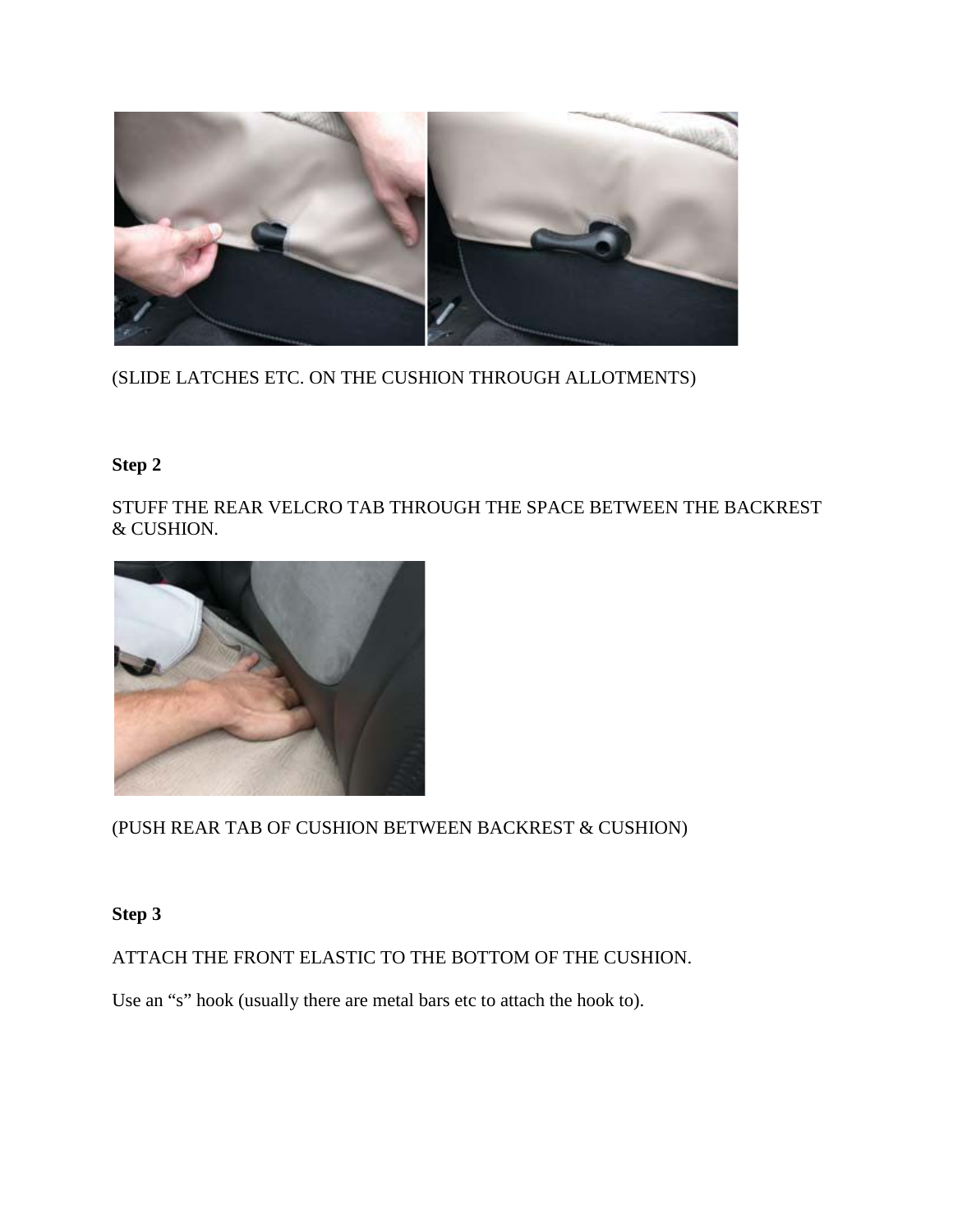

(ATTACH THE ELASTIC ON THE FRONT OF THE CUSHION COVER TO THE BOTTOM OF THE SEAT)

#### **Step 4**

LOCATE THE TWO LOOPED ENDS OF THE TENSION CORD AND ATTACH THEM TOGETHER

- THE TENSION CORD ENDS ARE LOCATED AT EITHER SIDE OF THE OF THE CUSHION COVER SKIRT.
- USUALLY, IT IS BEST TO PASS THE ENDS OF THE TENSION CORD BETWEEN THE CUSHION AND BACKREST AND THEN PULL THE ENDS OUT TO THE SIDES OF THE CUSHION AND THEN DOWN UNDER THE BACK OF THE CUSHION.
- DO NOT HESITATE TO USE YOUR INGENUITY HERE! IF IT LOOKS AS THOUGH IT IS BEST TO PASS THE TENSION CORD BETWEEN THE CUSHION AND THE SIDE PLASTIC PANEL OR SIMPLY AROUND THE OUTSIDE OF THE SEAT, FOR EXAMPLE, THEN DO SO.
- ATTACH THE TWO ENDS TOGETHER WITH AN "S" HOOK (IF YOU NEED MORE TENSION - SEE THE NOTE BELOW).

#### **Important Note**

YOU MAY FIND THAT YOU HAVE TOO MUCH SLACK ON THE CORDS, IN THIS CASE YOU SHOULD PULL THE CORDS UNTIL YOU GET THE DESIRED AMOUNT OF TENSION AND THEN TIE OFF A NEW LOOP AT THE ENDS OF THE CORDS & ATTACH THEM TOGETHER WITH AN "S" HOOK.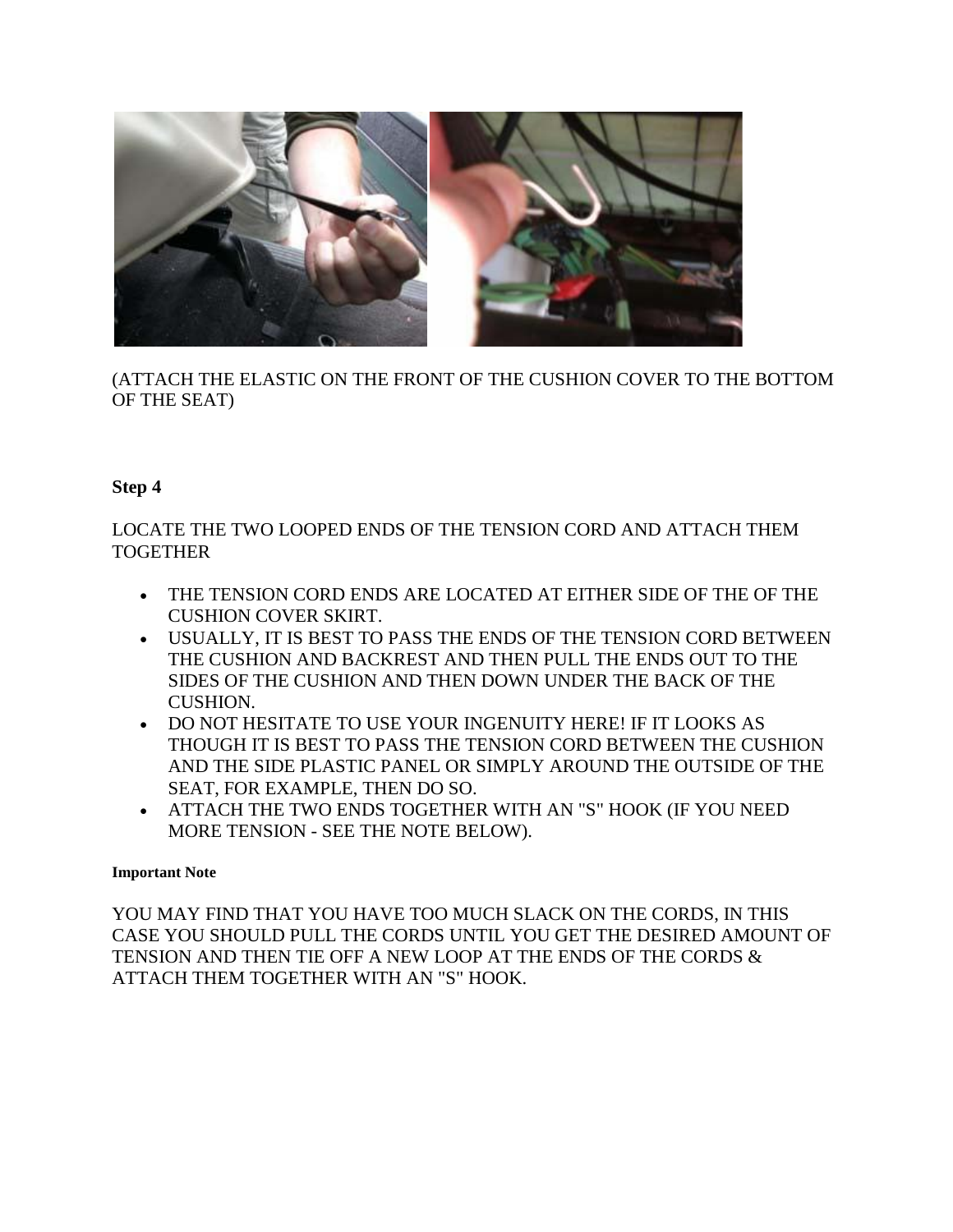

(ATTACH 2 ENDS OF THE TENSION CORDS TOGETHER AT BACK OF CUSHION)

#### **Step 5**

ATTACH THE REAR TAB OF THE COVER TO THE REAR OF THE SEAT.

step-5

- HERE YOU WILL HAVE EITHER A VELCRO STRIP THAT WILL ATTACH THE THE CARPETING ON THE BACK OF YOUR SEAT CUSHION OR YOU WILL HAVE ELASTICS TO ATTACH TO THE RODS UNDER YOUR SEAT IF YOU CUSHION DOES NOT HAVE CARPETING TO ATTACH THE VELCRO TO.
- FROM THE BEHIND THE SEAT, PULL THE REAR TAB SO THAT THE CUSHION COVER IS TIGHT AND WRINKLE FREE AND THEN PULL THE TAB DOWN SO IT COVERS THE TENSION CORDS YOU HAVE JUST ATTACHED TOGETHER.
- FINALLY, ATTACH THE VELCRO TO THE CARPETING ON THE BACK OF THE SEAT CUSHION OR, IF YOU HAVE ELASTICS, ATTACH THEM TO THE BOTTOM OF THE SEAT WITH THE PROVIDED "S" HOOKS.
- IF YOUR BACKREST CONTINUES DOWN UNDER YOUR SEAT SO YOU CANNOT PULL THE TAB THROUGH - SEE THE INSTRUCTIONS BELOW!



(ATTACH 2 ENDS OF THE TENSION CORDS TOGETHER AT BACK OF CUSHION)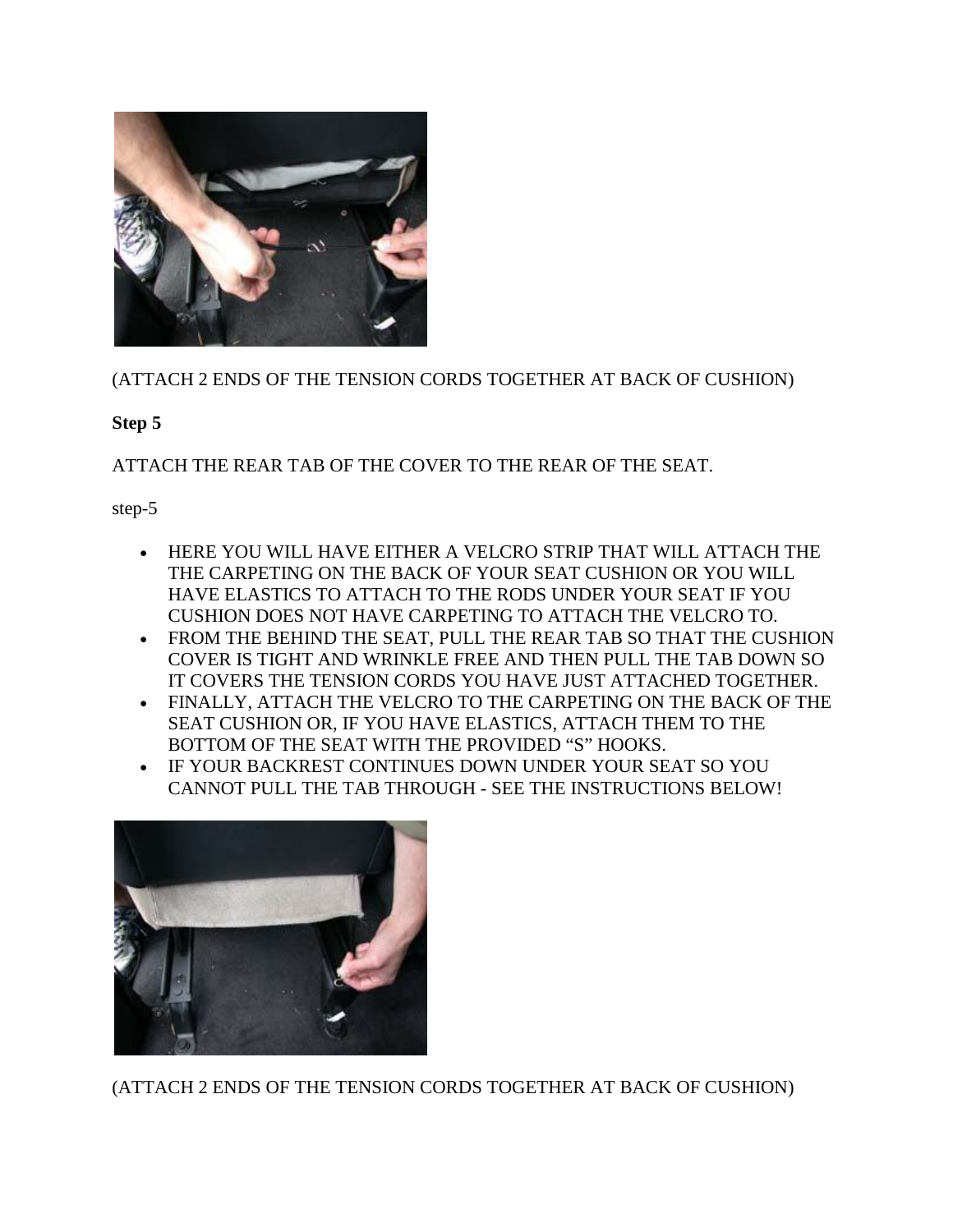#### **Important Note**

IF THE BACK OF YOUR BACKREST WRAPS UNDER YOUR SEAT CUSHION (LIKE A "BIB") SO YOU CANNOT PUSH YOUR HAND THROUGH BETWEEN THE BACKREST & CUSHION FOLLOW THE NEXT STEPS:

- FIRST, YOU MUST REMOVE THE CLIPS HOLDING THE "BIB" TO THE METAL RODS (LISTINGS) UNDER YOUR CUSHION. SIMPLY REACH UNDER YOUR SEAT AND FOLLOW THE ELASTICS WITH YOUR HAND. WHEN YOU REACH THE CLIP, PUSH IT FORWARDS AND IT WILL PUSH FREE OFF OF THE METAL ROD (LISTING). REPEAT THIS PROCESS WITH THE OTHER CLIP.
- RARELY, THE CLIPS ARE PERMANENTLY ATTACHED TO THE RODS UNDER THE SEAT. YOU MUST SNIP THESE ELASTICS TO RELEASE THEM & THEN TIE THE ENDS BACK TOGETHER (YOU CAN RE-ATTACH THEM USING THE "S" HOOKS PROVIDED). THIS IS A VERY SIMPLE PROCEDURE & IT WILL NOT AFFECT YOUR SEAT AND WILL NOT BE VISIBLE!



- ONCE THE CLIPS ARE FREE, YOU CAN BEGIN TO ATTACH THE ELASTICS ON THE BACK TAB OF THE CUSHION COVERS.
- PUSH THE TAB ON THE REAR OF YOUR CUSHION COVERS THROUGH BETWEEN THE CUSHION & BACKREST SO THE ELASTICS ARE ACCESSIBLE FROM BEHIND THE SEAT.
- ATTACH AN S-HOOK TO EACH OF THE ELASTICS AND REACH UNDER THE SEAT & HOOK THEM ONTO ONE OF THE METAL RODS. REPEAT THIS PROCESS WITH THE OTHER ELASTIC.
- ONCE THE CUSHION ELASTICS ARE ATTACHED TO THE BOTTOM OF THE SEAT CUSHION, YOU CAN ATTACH THE ELASTICS ON THE BACKREST COVER (INSTRUCTIONS BELOW) AND FINISH BY RE-ATTACHING THE "BIB" ELASTICS.